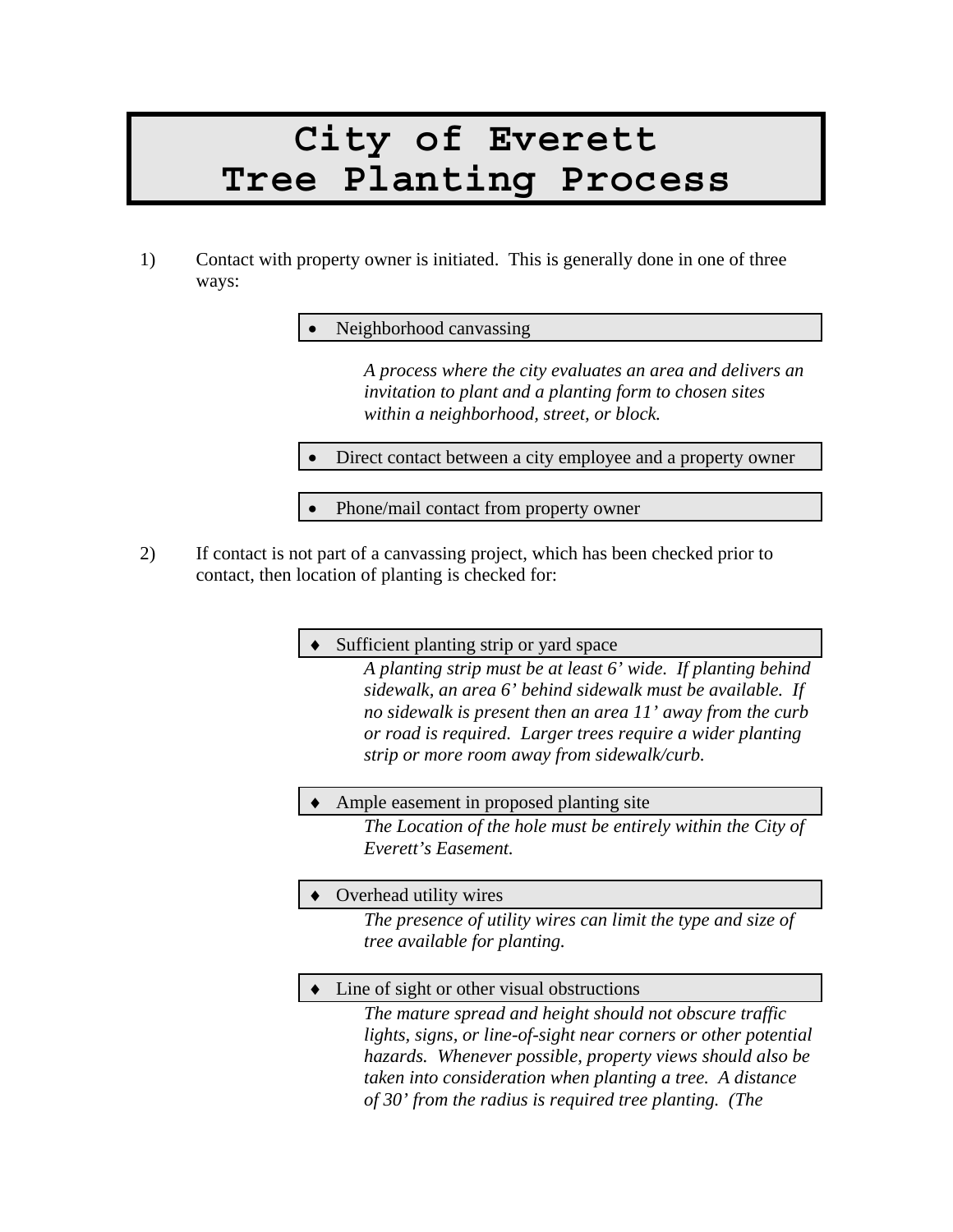*circular curb at the corner of an intersection is extended to a right angle, and a distance of 30' is measured toward the planting site.) A distance of 15' away from alleys is also required.* 

#### Nearby trees

*Plant trees one mature canopy width a part. The new trees should not be planted too close to each other. This might result in them growing together and could result in them damaging each other. Care should be taken before planting a smaller tree within the dense shade of a larger tree, because this type of environment can stunt or otherwise decay the prosperity of the tree.* 

#### ♦ Sidewalks

*Trees must be given ample space away from concrete pathways, sidewalks or other such structures, with the type of tree and location conditions defining what space is ample. Generally at least 3' in planting strip from tree to curb and tree to sidewalk (6ft planting strip required) 6ft behind sidewalk is needed.* 

#### ♦ Structures

*Trees must also be planted at a safe distance away from man-made structures such as houses (5-10+ Ft.), telephone poles (15 Ft.), hydrants (15 Ft.), and guardrails (3 Ft.)* 

- 3) If initial contact is made through phone/mail, or with non-tree-associated employee, and the planting site meets the requirements, then a planting form is delivered to property owner. Personal contact is preferred, but if it is unavailable, the form is placed in a door hanger and left at address.
- 4) While waiting for planting form to return, a city employee is available to answer questions on the planting process, discuss planting options, or help select a preliminary tree selection.
- 5) When the form is mailed in, delivered to public works, faxed or picked up by city employee, the proposed planting location is marked for a state required Dial-A-Dig. The Dial-A-Dig is then called in to the locate company.
- 6) 2-3 days later when the locate company has marked the underground utilities, pictures are taken of the marked utilities. A second evaluation is then taken of the site for the following concerns: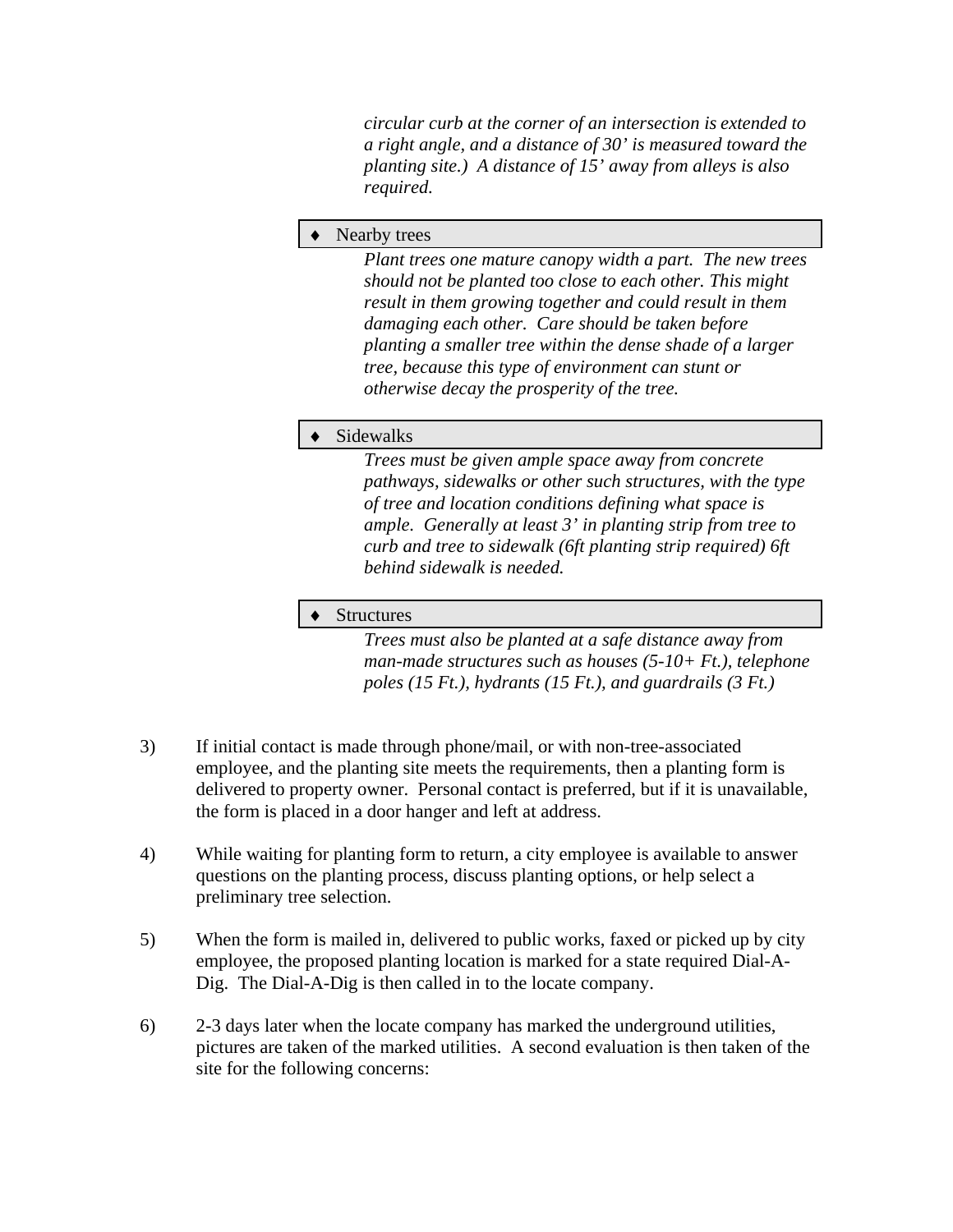- $\cdot \cdot$  The location of the hole must be the proper distance from underground utilities:
	- *3 Ft. Very small or small sized trees*
	- *5 Ft. Medium trees*
	- *7 Ft. Large trees*

 The tree must also be an adequate distance from any sewer lines:

> *10 Ft. Very small, small, or medium trees 20 Ft. Large Trees*

- 7) The property owners tree choices are then evaluated with all site components and restrictions taken into consideration. If the  $1<sup>st</sup>$  tree choice is appropriate then the nurseries are called in an attempt to acquire the tree. If the  $1<sup>st</sup>$  choice is not acceptable to the site requirements or is unavailable at the local nurseries then the above process is repeated with the property owner's second choice. The property owner is re-contacted for more preferred choices if all current selections are exhausted. Oftentimes this requires a meeting with the property owner, in which options and possible selections are presented to them.
- 8) A planting packet is prepared that includes a copy of the signed planting form, a letter describing the contents of the packet, some information on the tree to be planted, and a customer reply card.
- 9) The location of the hole is then marked in white paint at the location of planting. Property owners are encouraged to provide input as to their preferred placement of the tree(s). The number of trees to be planted, position of other surrounding plants and structures are all factors that should be looked at before location is chosen.
- 10) The address is added to a list of current tree planting projects and is assigned a planting date based on funding available, delivery date of trees, availability of workforce, location near other tree plantings, and other site specific considerations.
- 11) Notice of planting date is delivered to address of planting. A notice is also mailed to the neighborhood representative, the Office of Neighborhoods, and the Tree Committee chairperson. These are usually delivered or mailed 5 days before the day of the planting.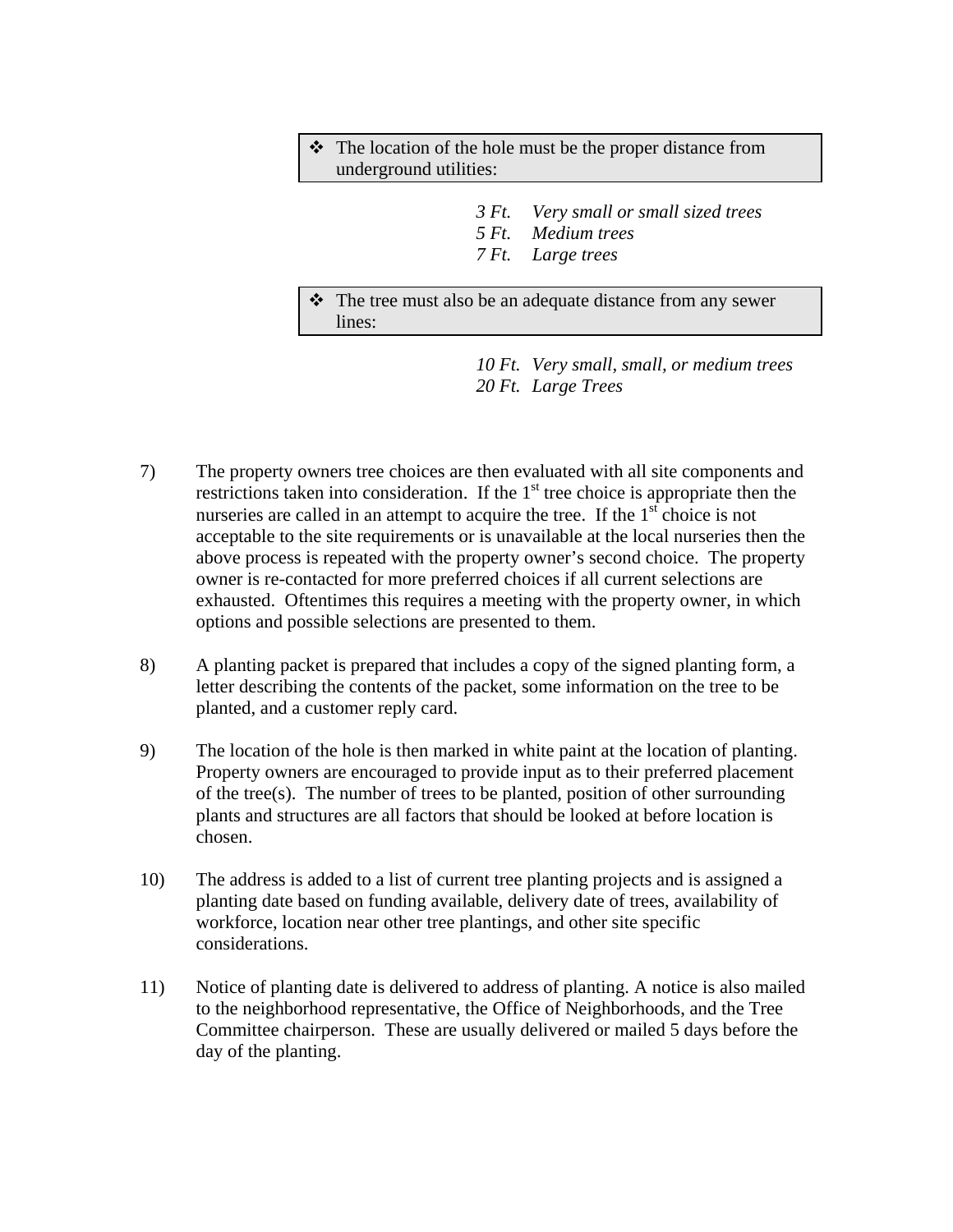- 12) 1-2 days before planting, the holes for the tree(s) are dug, barricades are then placed over holes, and the removed dirt is stored in a plastic sheet and left onsite. The sod is removed and taken away by work crew unless other arrangements have been made.
- 13) The day before the planting the trees are picked up at the nursery. The trees are organized on trucks to allow a planned and speedy removal.
- 14) Three type of vehicles are used for the tree planting

 The service truck carrying the trees. Usually 12 to 14 trees can be loaded on one truck.

A small dump truck is loaded with half topsoil and half mulch.

 A loader is used to offload the heavier trees from the truck to the ground.

- 15) Once on site the trees are offloaded and placed near their coinciding hole. The tree is then slid into the hole using hands or metal hooks and faced as to least obstruct foot and/or road traffic.
- 16) The removed soil stored in the plastic sheet is then placed back in hole and compacted very slightly. Over the original soil, a layer of topsoil is placed until the hole is only 1-2" deep. A third layer of mulch is then used to fill the remaining depth of the hole.
- 17) 2-3 Stakes are placed in the ground around the tree. Arbor wrap is then used to secure the tree to the wooden stakes. This precaution helps to encourage a straight upward growth habit from the truck.
- 18) The area around the tree is cleaned of dirt, mulch, and other work related materials.
- 19) The prepared planting packet is delivered to the property owner, either just after the planting or on the following Monday.

*Note: The process varies slightly if the tree being planted is a replacement for a tree removed. If the City of Everett owns the planting site then the process varies greatly from the one stated above.*